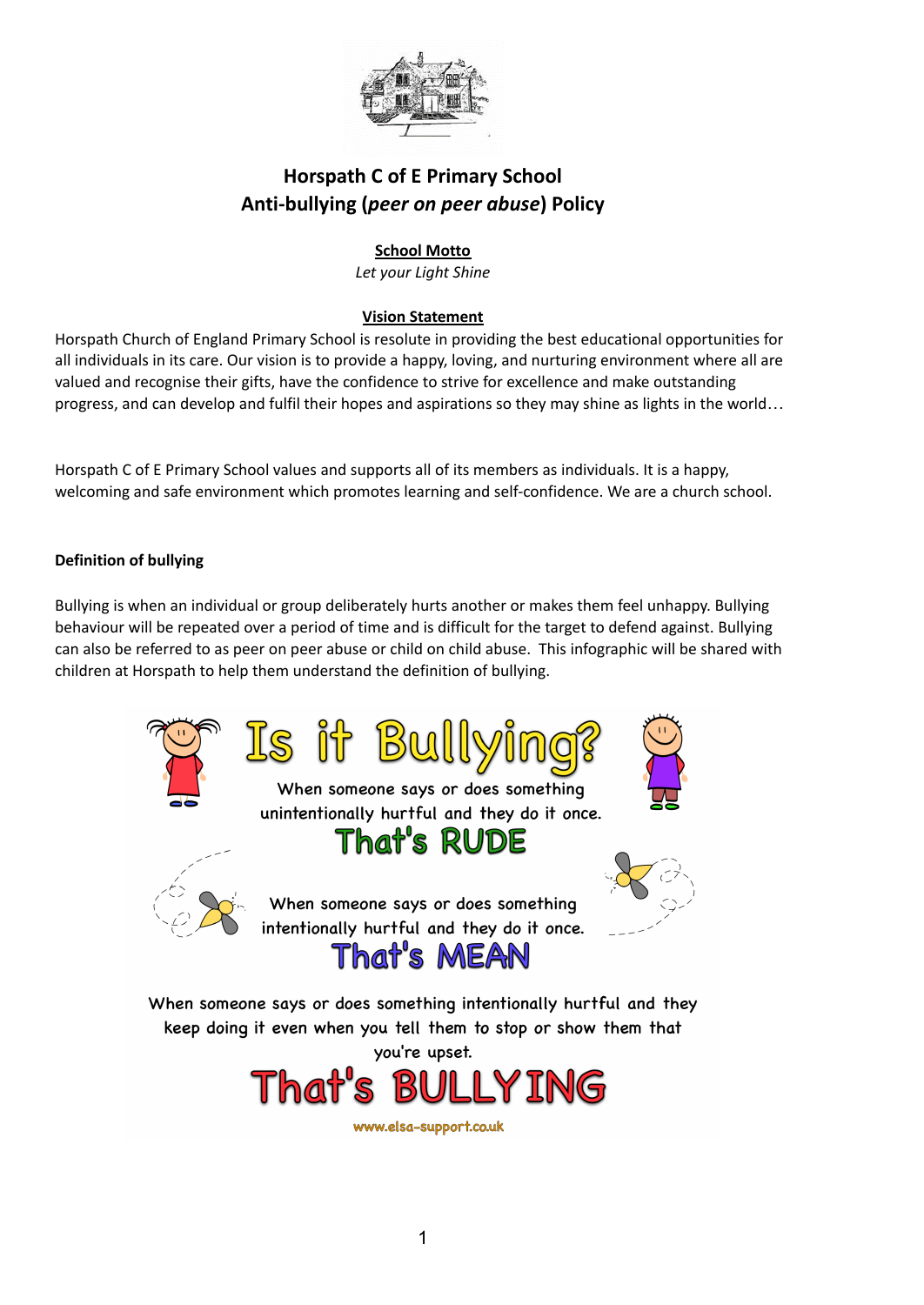## **Bullying is:**

At Horspath School we use STOP (Several Times On Purpose) to define bullying. We consider that bullying someone by email or text messages is still hurtful and will be dealt with in the same manner as other types of bullying. Discriminatory or prejudiced based language is not acceptable and will be challenged  repeated use will be considered bullying.

Bullying can take many forms, for example:

- Physical unprovoked assault on a person or group which can range from a 'prod' to grievous bodily harm.
- Psychological reduction of a person's self-esteem or confidence through threatening behaviour, taunting or teasing about race, gender, religion, sexual orientation, disability, family circumstances, appearance, or any other feature of their lives which can be used to wound or humiliate them.
- Social ostracism/rejection by peer group.
- Verbal the use of language in a derogatory or offensive manner, such as swearing, racist or sexist abuse, sexual innuendo, spreading rumours, etc.
- Cyber bullying using mobile phones or the internet to intentionally upset someone.
- Homophobic any hostile or offensive action against lesbians, gay males, bisexuals or trans-gender people, or those perceived to be lesbian, gay, bisexual or trans-gender.

## **Bullying is not:**

It is important to understand that bullying is not the odd occasion of falling out with friends, name calling, arguments or when the occasional trick or joke is played. Friendship breakdowns or childish pranks are part of a child's development and provide opportunities for children to learn about respecting boundaries, understanding the feelings of others and how to repair relationships.

Children sometimes fall out and say or do things because they are upset. When occasional problems of this kind arise, although unkind, it is important not to class them as bullying. However, these could be considered to be prejudice-based incidents and will be dealt with via our prejudice-based incidents procedure.

### **Aims and objectives of this policy**

- Bullying is wrong and damages individual children. We therefore do all we can to prevent it, by developing a school ethos in which bullying is regarded as unacceptable.
- We aim, as a school, to produce a safe and secure environment where all can learn without anxiety.
- This policy aims to produce a consistent school response to any bullying incidents that may occur.
- We aim to make all those connected with the school aware of our opposition to bullying, and we make clear each person's responsibilities with regard to the eradication of bullying in our school.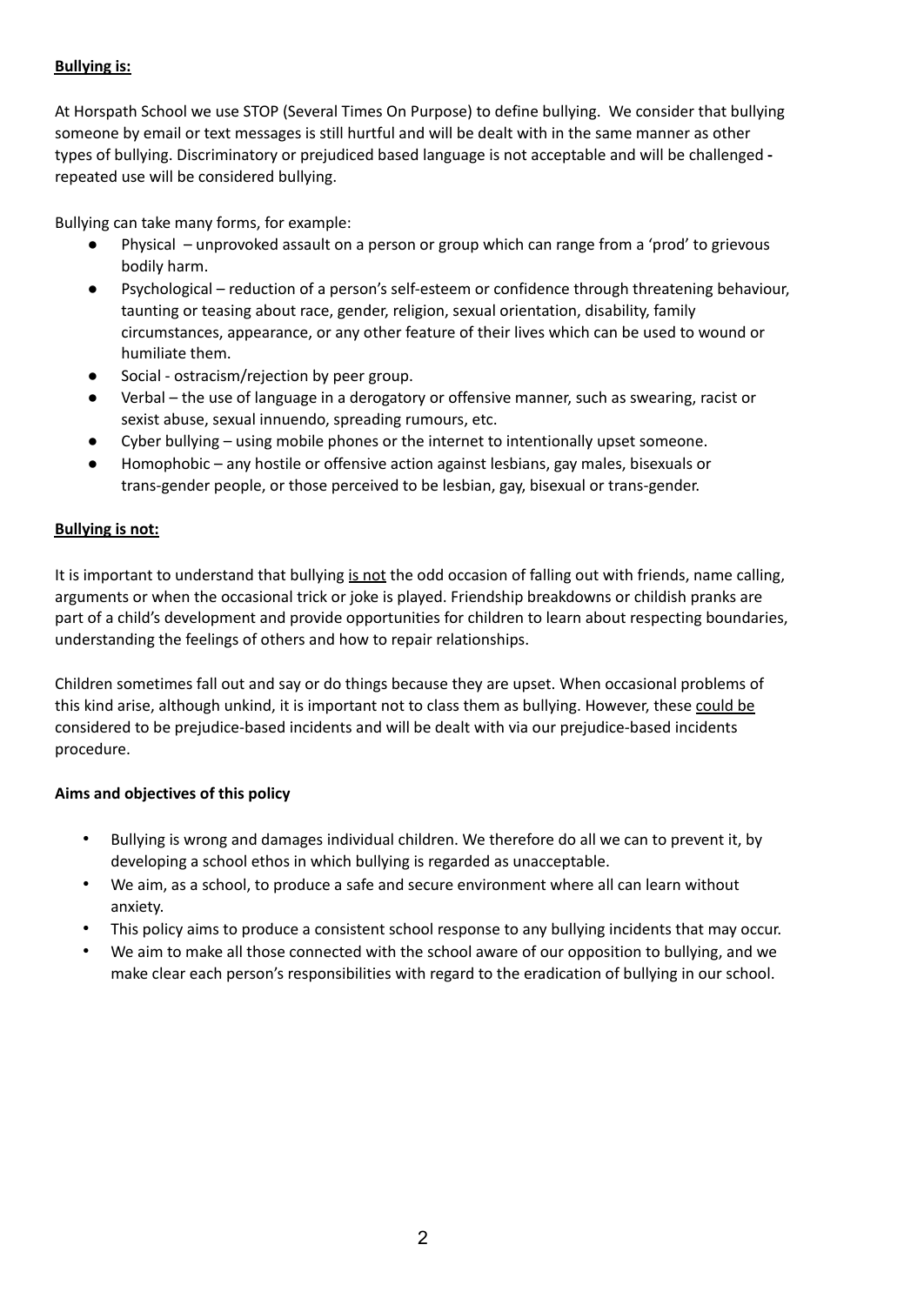## **Signs of Bullying**

Rather than telling an adult, children may indicate by signs and symptoms that they are the target of bullying. Adults should be aware of these possible signs and should investigate if a child:

- Is frightened of walking to or from school
- Begs to be taken to school
- Changes the usual routine
- Is unwilling to come to school
- Becomes withdrawn, anxious or lacking in confidence
- Cries themselves to sleep or has nightmares
- Feels ill in the morning
- Begins to do less well in schoolwork
- Comes home with clothes or possessions damaged
- Starts stealing money
- Has dinner or other money 'lost' frequently
- Has unexplained cuts and bruises
- Comes home starving [more so than is usual]
- Becomes aggressive or unreasonable
- Is bullying siblings or other children
- Stops eating
- Is frightened to say what is wrong
- Is afraid to use the mobile phone [or internet]

These signs and behaviours could indicate other problems, but bullying should be considered a possibility.

#### **Dealing with Bullying**

If a child reports bullying it will be investigated by a senior member of staff. The following step by step procedures will be followed in all cases:

- Initially, staff will listen and speak to all children involved about the incident separately. Appropriate initial action will be taken quickly to end the bullying behaviour.
- If bullying is by text or social media the school will ask to see screen shots as evidence.
- Appropriate advice will be given to help the target of bullying.
- Staff will reinforce to those displaying bullying behaviour that their behaviour is unacceptable and they will be given a warning. Those displaying bullying behaviour will be asked to genuinely apologise for what they have done.
- Work will be done with those displaying bullying behaviour (for example with the ELSA lead or in circle times) to help him/her/them understand and change his/her/their behaviour including investigating the underlying reasons as to why they are bullying.
- In serious cases e.g. when threatening behaviour is involved, parents will be informed and invited into the school to discuss the problem.
- After the incident has been investigated and dealt with, each case will be monitored to ensure repeated bullying does not take place.
- Should the bullying continue the Head teacher may make the decision to exclude the child. The parents then have the right to appeal to the Governing Body.
- Appropriate records will be kept of all incidents.

The school uses the OCC checklist for managing bullying incidents: <http://schools.oxfordshire.gov.uk/cms/content/policy-and-guidance>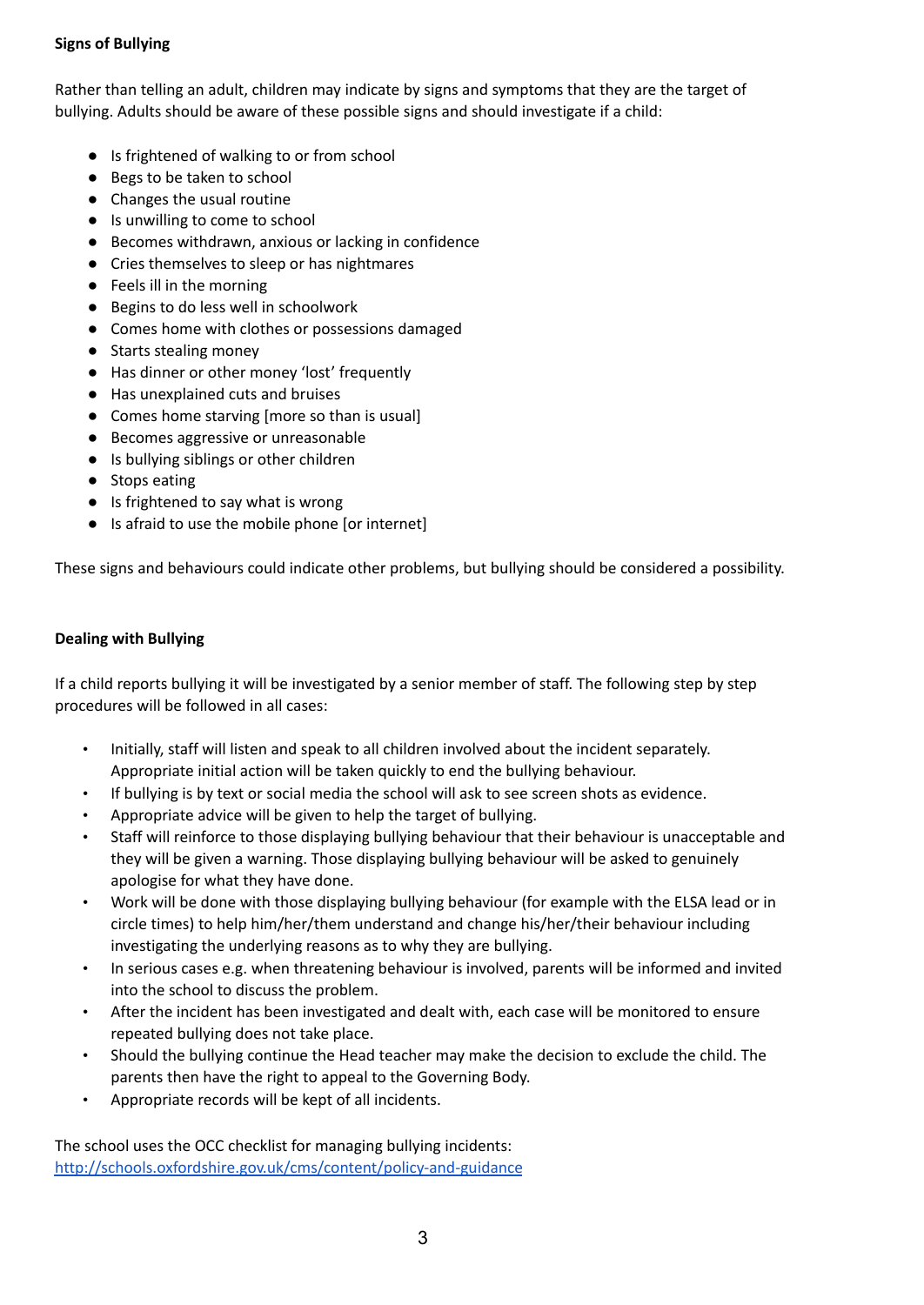This includes the use of the OCC form for recording incidents of bullying: Form for recording [prejudice-related](http://schools.oxfordshire.gov.uk/cms/sites/schools/files/folders/folders/documents/antibullying/policies/Recordingprejudicerelatedincidentorbullyingform.doc) incidents and bullying (doc format, 116KB)

#### **Disciplinary Steps**

The school will take the following disciplinary steps:

- Those doing the bullying will be warned officially to stop.
- Name-calling / physical abuse carry fixed warnings and consequences in line with the school behaviour policy.
- Informing the bully's parents / guardians.
- Arrangements made for the bully to be escorted to and from school premises.
- If bullying continues, consequences will become more serious and may result in exclusion (fixed term or permanent).

#### **Prevention**

- We will endeavour to do all we can to prevent bullying from taking place.
- We ensure that there is always adequate supervision.
- During PSHE lessons, aspects of bullying will be discussed with pupils, along with the appropriate way of behaving towards each other. This will be reinforced across the curriculum.
- Difference is recognised and celebrated.
- The school will continue to operate its behaviour policy. We will encourage pupils to discuss how they get on with other people and to form positive attitudes towards others. This includes discussion on what friendship really is. We will encourage pupils to treat everyone with respect.
- We will be clear that bullying is a serious offence and take every opportunity to eradicate it from our school.
- We will continue to review this policy and its degree of success.

### **Responses to Bullying**

If any degree of bullying is identified, the following action will be taken alongside appropriate consequences:

- Help, support and counselling will be given to both the target of bullying and those doing the bullying.
- The target of bullying will be offered an opportunity to talk about the experience with a trusted adult as soon as is possible and encouraged to complete a personal network hand, which helps children to identify the people with whom they feel safe to talk.
- Parents / carers will be informed.
- Continuing support will be offered should he / she feels it is needed.
- Extra care will be taken to ensure relevant information is passed on at transition stages.

### **The role of governors**

The governing body supports the headteacher in all attempts to eliminate bullying from our school. This policy statement makes it very clear that the governing body does not allow bullying to take place in our school, and that any incidents of bullying that do occur are taken very seriously and dealt with appropriately.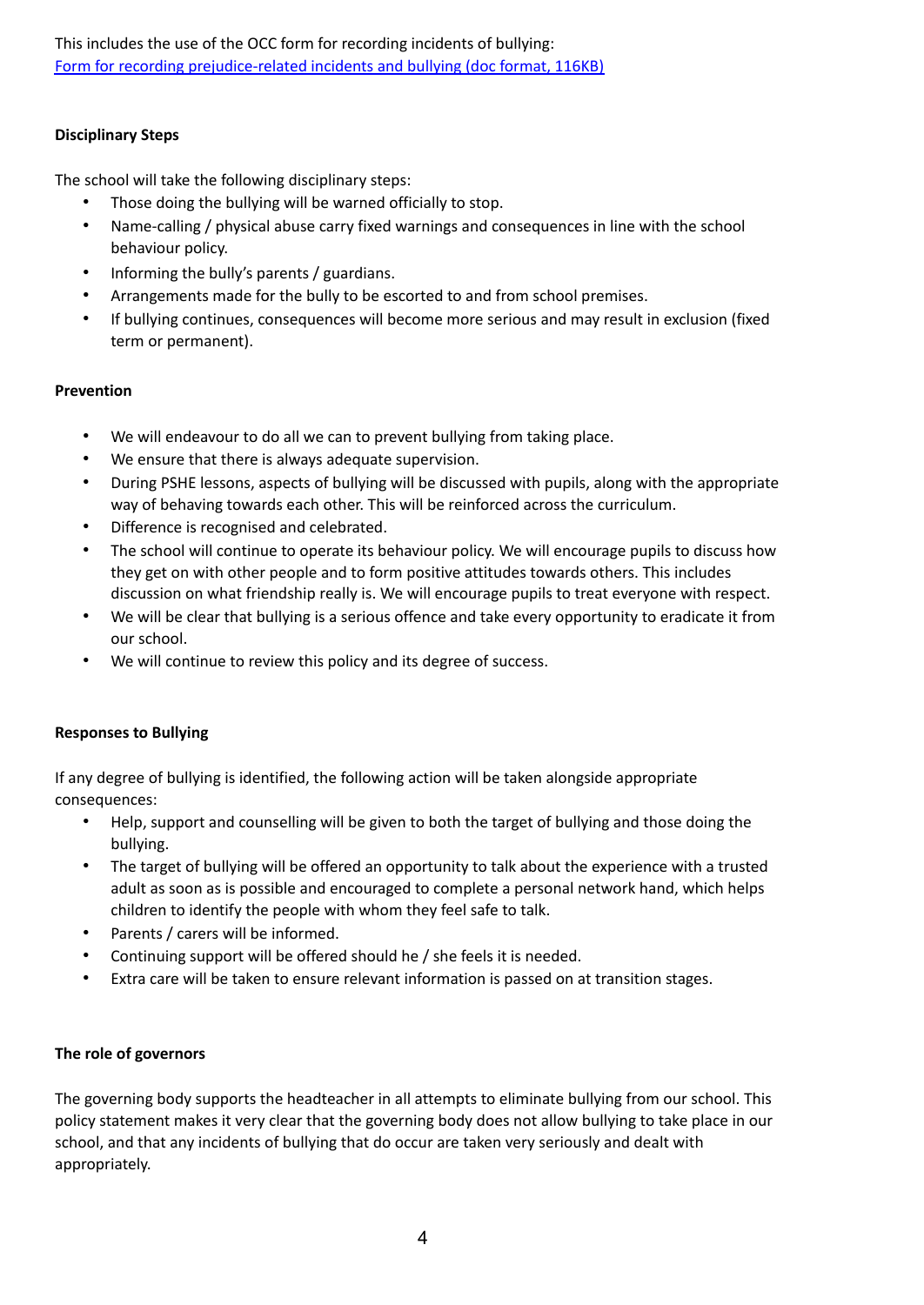The governing body monitors the incidents of bullying that occur and reviews the effectiveness of the school policy regularly. The governors require the headteacher to keep accurate records of all incidents of bullying and to report to the governors on request about the effectiveness of school anti-bullying strategies.

The governing body responds within ten days to any request from a parent to investigate incidents of bullying. In all cases, the governing body notifies the headteacher, asks for an investigation into the case and a report back to a representative of the governing body.

### **The role of the headteacher**

It is the responsibility of the headteacher to implement the school anti-bullying strategy and to ensure that all staff (both teaching and non-teaching) are aware of the school policy and know how to deal with incidents of bullying. The headteacher reports to the governing body about the effectiveness of the anti-bullying policy on request.

The headteacher ensures that all children know that bullying is wrong, and that it is unacceptable behaviour in this school. The headteacher draws the attention of children to this fact at suitable moments. For example, if an incident occurs, the headteacher may decide to use assembly as a forum in which to discuss with other children why this behaviour was wrong, and to discuss appropriate choices which should have been made.

The headteacher ensures that all staff receive sufficient training to be equipped to deal with all incidents of bullying.

The headteacher sets the school climate of mutual support and praise for success, therefore making bullying less likely. When children feel they are important and belong to a friendly and welcoming school, bullying is far less likely to be part of their behaviour.

### **The role of the teacher**

Teachers in our school take all forms of bullying seriously and intervene to prevent incidents from taking place. They keep records on a central log of all incidents that happen in their class and that they are aware of in the school.

If adults witness an act of bullying, they do all they can to support the target. If a child is being bullied over a period of time, then, after consultation with the headteacher, the teacher informs the child's parents.

Teachers attempt to support all children in their class and to establish a climate of trust and respect for all. By praising, rewarding and celebrating the success of all children, we aim to prevent incidents of bullying occurring.

Teachers deliver the 'Anti- Bullying' message through regular PSHE sessions and participate annually within the Anti – Bullying (Friendship) Week initiative.

### **The role of parents / carers**

Parents / carers who are concerned that their child might be being bullied, or who suspect that their child may be the perpetrator of bullying, should contact their child's class teacher immediately.